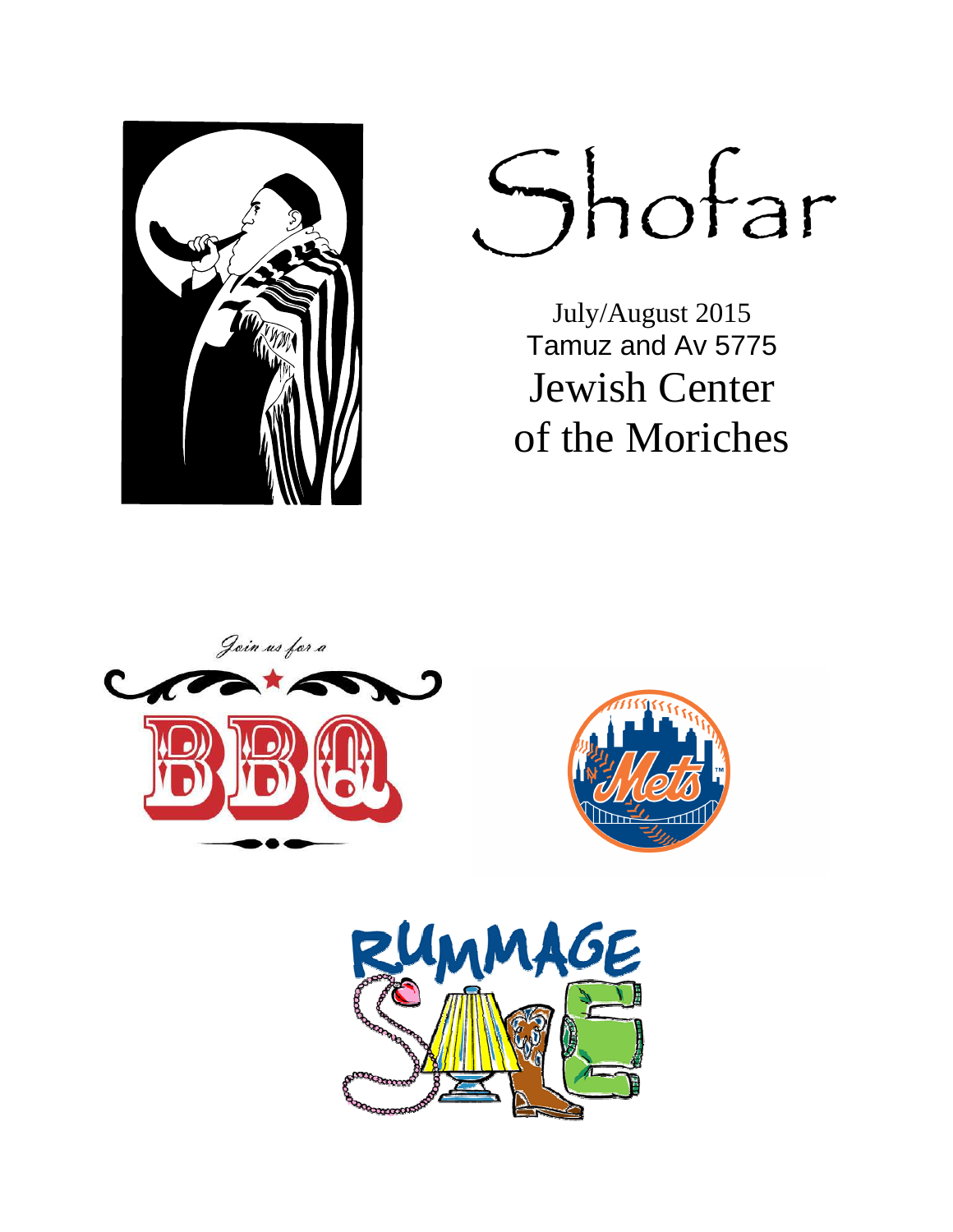# The Jewish Center of the Moriches Temple Board and Spiritual Leader

The Cantor and Officers invite members of the Congregation to contact any of them with ideas, opinions, questions, complaints (hopefully accompanied by a helpful suggestion!), and offers of support or just to talk of your concerns. Members of the Congregation are always welcome to attend the monthly Board meetings and participate in discussions. E-mail addresses and phone numbers are listed for those who also like to correspond directly with the Cantor or Board members.

### **Note that contact by phone will allow immediate response.**

|                                   | 786-0763 | mleselrod@yahoo.com      |
|-----------------------------------|----------|--------------------------|
|                                   | 874-4570 | shardou@optonline.net    |
| Treasurer  Farra Isaacson         | 909-4422 | mfisaac@optonline.net    |
| Recording Secretary Marilyn Zoilo | 874-4341 | home_cooks@yahoo.com     |
| Corresponding Secretary Donna Ash | 395-3346 | desj1975@hotmail.com     |
|                                   | 878-4880 | ss12@optonline.net       |
|                                   | 281-0012 |                          |
|                                   | 874-9449 | cmhoops@optonline.net    |
|                                   | 874-4928 | the3kisses@optonline.net |
|                                   | 878-0466 | jwje68@hotmail.com       |
|                                   |          |                          |

Cantor Zachary Konigsberg 917-696-0749 cantorzkonigsberg@gmail.com

Jewish Center (messages picked up daily): (631) 878-0388 Web site: www.jewishcenterofthemoriches.com

The High Holidays are almost here. Rosh Hashanah is September  $14<sup>th</sup>$  and  $15<sup>th</sup>$ . Yom Kippur is September 23<sup>rd</sup>. Full schedule in the August Shofar and on the website as soon as it's available.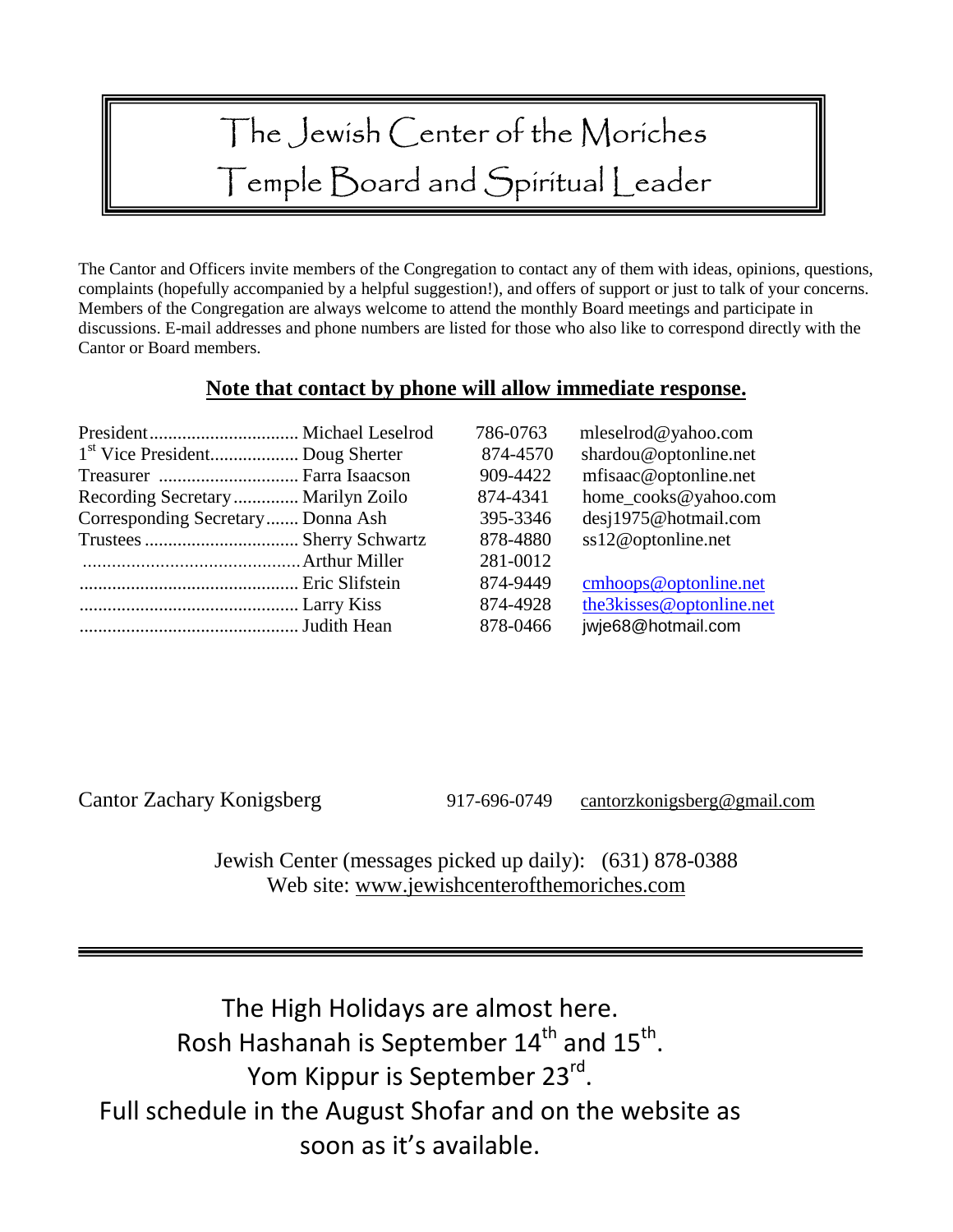#### *D'Var HaRav (The Cantor's Message) July 2015*

The summer is a time to especially enjoy Shabbat. It can receive almost all of our focus. There are no other festivals during the summer, only the somber day of Tisha B'Av, and the time of mourning it is associated with. All of our positive and cheerful energy goes into Shabbat. We can enjoy the long full days of celebration, cherishing each aspect of the holy shabbat. There are many portions of shabbat to dwell upon. It all gets started with the lighting of the shabbat candles as the sun is setting on Friday night. We bring in Shabbat with Kabbalat, the receiving of Shabbat. Here in our Jewish Center this is probably the most appreciated aspect of shabbat, as we gather together every Friday evening to sing, pray, learn, and eat together. In the traditional structure of Shabbat, after Kabbalat Shabbat services in the Synagogue, family and community members gather together in the home for the festive Friday night Shabbat dinner. This meal consists of a lot more than just eating, though there certainly is plenty of that as well. It begins with the singing of Shalom Aleichem, which brings in Shabbat by welcoming the holy Angels to join us in our festivities. Then we sing Ashet Chayeel, a woman of valor, the hymn which honors and praises the woman, or the mother of the household. It explains how she is the one who is responsible for so much of the blessings, both physical and spiritual, which are enjoyed by the family. We cannot eat until the woman is shown this great appreciation. After this comes the turn of the children to receive their blessing. The great and ancient text of the priestly benediction in bestowed upon all the children in the family by their parents. We then arrive at Kiddush, the sanctification of Shabbat via the blessing over, and drinking of, a cup of wine. Next comes the ritual washing of the hands with its blessing, and then the meal can finally begin through recitation of motsie and the eating of the sacred loaves of challah dipped in salt. All this should be done with singing and great merriment.

After beginning to enjoy the delicious challah, other foods are gradually introduced to the meal. Often gifilte fish is the first to arrive. This may be followed by chicken soup. But wait, there is singing in between courses! As the soup arrives at the table everyone chants Kol m'kadesh sh'vi'i, "all who make holy the seventh day"… After soup come the main courses; perhaps chicken, brisket, or other traditional family dishes. Potato kugel, nudel kugel, and vegetables. All is accompanied by more zemirot, traditional songs sung around the shabbat table. After eating desert the grace after meals is recited with its special, festive Sabbath additions. Following a good night's sleep the order of the Sabbath continues with Synagogue services in the morning. This is a lengthy set of prayers including many special features for Shabbat and a a large portion of the Torah which is read as well. Many Jews spend 2, 3, or more hours in Synagogue every Shabbat morning. The rest of Shabbat day is filled with many customs and traditions as well. First, the celebratory Shabbat lunch. This meal, like the one the night before, also traditionally features many courses and much singing. At this point in the day one might choose between a nice nap or some deep learning of torah. Either option may be a fitting way of appreciating your shabbat.

As the day begins to ebb away, come the closing portions of shabbat. First, the third meal, a final occasion to recite motsie and eat challah and a small meal together. Then back to Synagogue for the Minchah service, afternoon prayers, during which the torah is read from once again. Finally it is time for havdalah, the mystical ceremony which concludes shabbat. Havdalah serves to separate Shabbat from the rest of the week, and it features a cup of wine, a spice box, and a beautiful woven candle. Blessings are recited over each item and the official ceremony is expanded with extra songs of celebration and a prayer for an excellent week to come.

Shabbat Shalom everyone! Enjoy all of these blessings which have been bestowed upon us.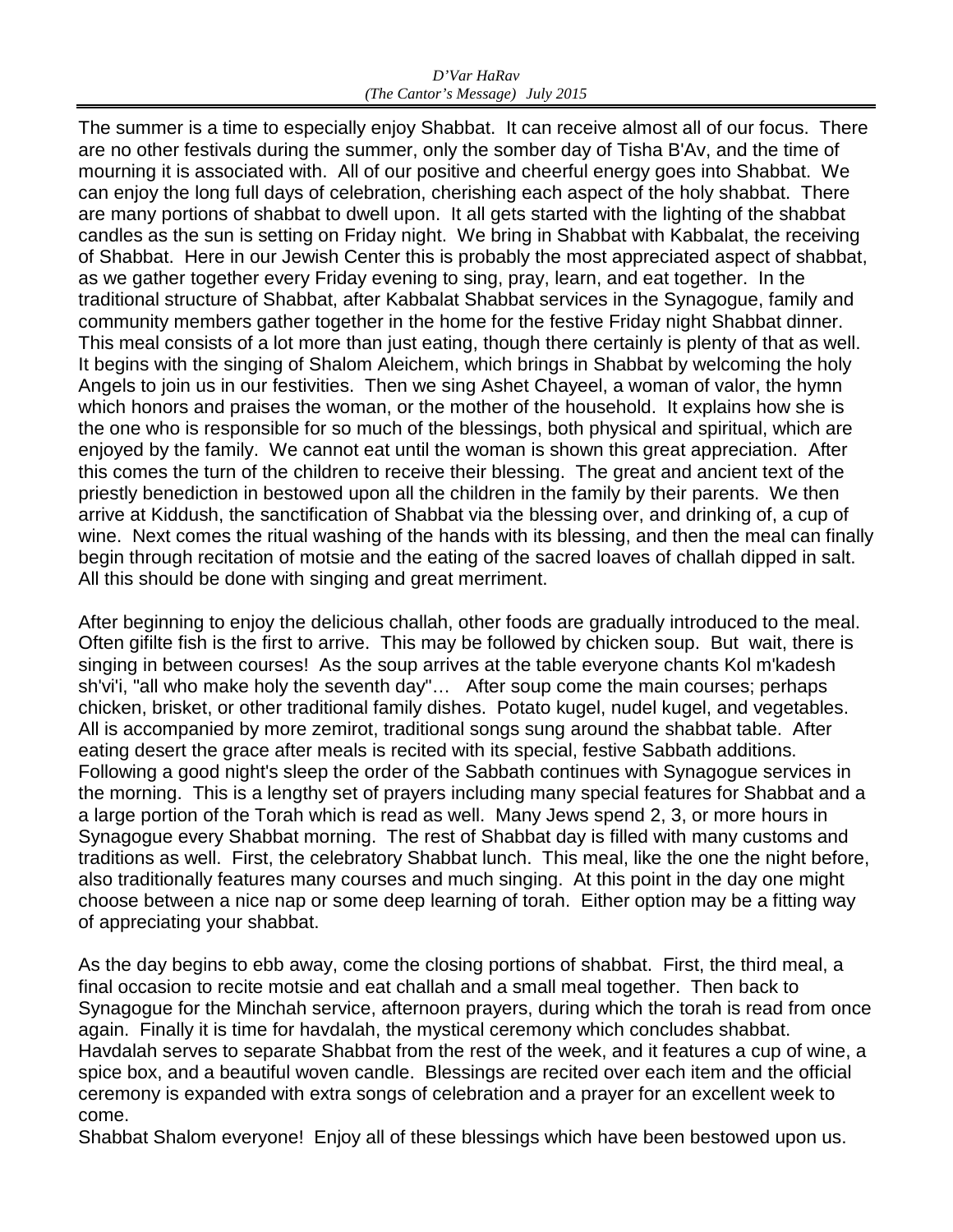# **2015 Rummage Sale!**

Please donate to our 2015 Rummage Sale to be held on August 16th. Clothing and other items can be dropped off at the Temple on Friday night when we have services.

Call Marilyn @ 874-4341 or Barbara Kiss @ 874-4928 for more information.

Volunteers to help setup on the 15th or to help sell and clean up on the 16th are welcome and appreciated.



## **Jewish Heritage Day at Citi Field**

Are you ready for a fun day with your friends from the Jewish Center?

The game begins at 1:00 and Jewish themed events will be taking place around the stadium before and during the game.

The cost for this event is \$29 per ticket, which is a discounted rate for our Synagogue group.

If you are interested in attending please contact Cantor Zachary by July 26th.

Feel free also to call with any questions, 917-696-0749. See you at the ball game!



Mets vs The Pirates Sunday August 16th Citi Field in Queens \$29 per ticket RSVP by July 25th

# Our First Summer BBQ!



Friday 8/21/2015 at 6pm.

Enjoy a BBQ at the Jewish Center followed by Friday Night Services If you are planning to attend email jewishcenterofthemoriches@gmail.com or call Mike Leselrod @ 631-786-0763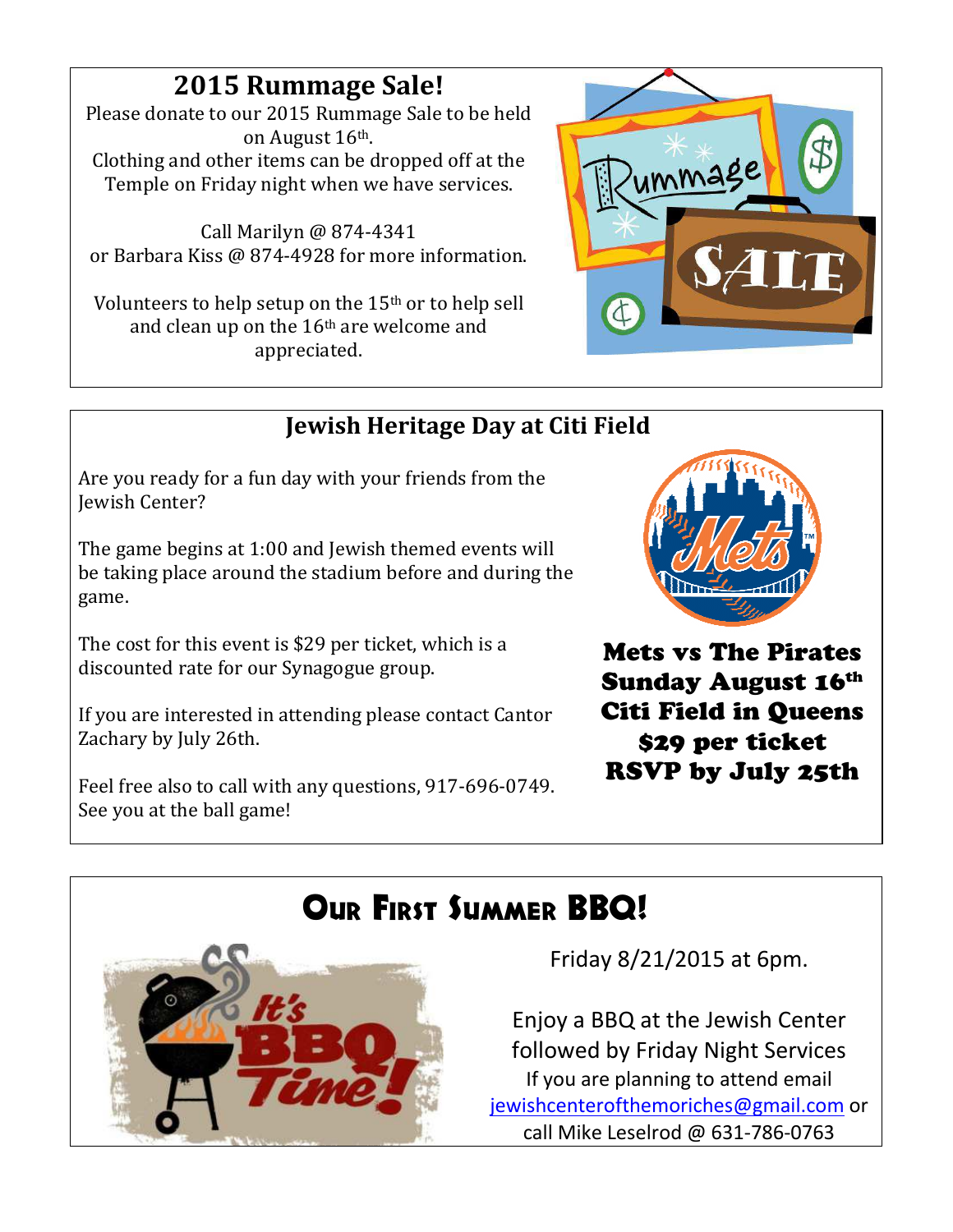## **Contributions to the Jewish Center of the Moriches Memorial Donation**

| <b>Donations</b>                               |                                       |  |  |  |
|------------------------------------------------|---------------------------------------|--|--|--|
| <b>Madeline Yellin</b>                         | In memory of husband, Martin Yellin   |  |  |  |
| <b>Harriet Matysko</b>                         | In memory of father, Philip Kuhl      |  |  |  |
| <b>James Reiss</b>                             | In memory of mother                   |  |  |  |
| <b>James Reiss</b>                             | In memory of father                   |  |  |  |
| <b>Madeline Shakin</b><br>(Sheren)             | In memory of mother and grandmother   |  |  |  |
| <b>Helene James</b>                            | <b>General Donation</b>               |  |  |  |
| <b>Marilyn Zoilo</b>                           | In memory of Florence Weinerman       |  |  |  |
| <b>Elaine Bernstein</b>                        | In memory of father Abe Bernstein     |  |  |  |
| <b>Ruth Scharf</b>                             | In memory of mother                   |  |  |  |
| Larry & Barbara Kiss                           | In memory of Selma Kiss               |  |  |  |
| <b>Sherry &amp; Stephen</b><br><b>Schwartz</b> | In memory of Florence Weinerman       |  |  |  |
| <b>Esther Glazer</b>                           | In memory of husband William          |  |  |  |
| <b>Meryn &amp; Leonard Pilzer</b>              | In memory of Florence Weinerman       |  |  |  |
| Donna Ash                                      | In memory of Florence Weinerman       |  |  |  |
| <b>Judy Minkin</b>                             | In memory of mother Elsa Bonnilain    |  |  |  |
| <b>Renee Stark</b>                             | In memory of mother                   |  |  |  |
| <b>Morton &amp; Gwen Stark</b>                 | In memory of father                   |  |  |  |
| <b>Stuart Ringe</b>                            | In memory of mother, Honey Ringe      |  |  |  |
| <b>Harriet Matysko</b>                         | In honor of Melvin Lobb's Bar Mitzvah |  |  |  |
| Donna Ash                                      | In honor of Melvin L's Bar Mitzvah    |  |  |  |
| <b>Larry Kiss</b>                              | In memory of father                   |  |  |  |
| <b>Gwen &amp; Morton Stark</b>                 | In memory of father, Murray Stark     |  |  |  |
| <b>Judy Hean</b>                               | In memory of mother, Belle Bernstein  |  |  |  |
| <b>Elaine Bernstein</b>                        | In memory of mother, Belle Bernstein  |  |  |  |
| <b>Helene James</b>                            | In memory of father's mother, Lillian |  |  |  |
| <b>Harriet Matysko</b>                         | In memory of mother Anna Kuhl         |  |  |  |

#### **Donations and how to do so-**

Donations have always been welcomed and are greatly appreciated. Other then membership dues your donations have also helped in the continual financial welfare of the Jewish Center of the Moriches. To properly designate your donation please write on your check or attach a note to where you might want the fund deposited, such as Kol Nidre, Memorial, Sanctuary, General or specific fund raising accounts and so on. By doing this it will enable Judy, our treasurer to correctly distribute all monies.

Thank-you all for such tremendous donations and contributions that help benefit the future of our Jewish Center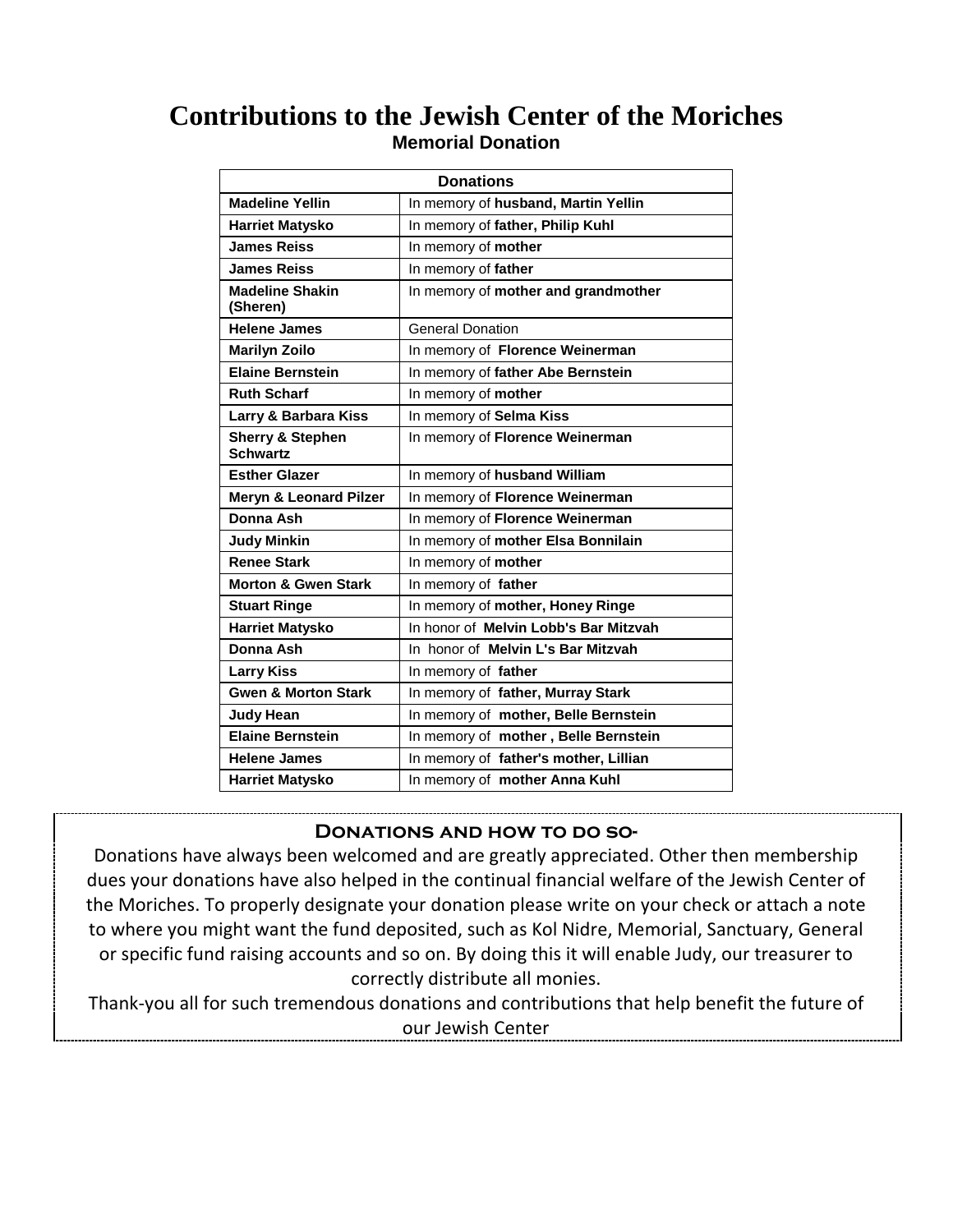#### **Sisterhood News**

Dear Members & Friends;

Happy Birthday to all our July celebrants.

Our annual rummage sale is Sunday, 8/16/15 from 9-3. Please call me to pick up your donations or drop them off in the classrooms on Friday nights when you join us for services. Also, if you can help work the event at anytime, please call me at 874-4341, or Barbara Kiss at 874-4928.

Thank you in advance for your help with our biggest fundraiser.

 Yours in Sisterhood, Marilyn Zoilo

### **Member News July / August**

**July Birthdays**: Shari Sherter 7/01; Meredith Wolff 7/10; Gail Mller 7/21;Brandon Mott 7/21;Lorraine Serrano 7/22;Dorothy Rose 7/23; Judy Hean 7/26; John Gray 7/28; **July Anniversaries**: Jon & Judy Hean 7/7; Phyllis and Cantor Zach 7/28; Mark & Barbara Wolff 7/31; **August birthdays**: Barbara Kiss 8/02; Michele Honig 8/12; Halley Gray 8/16; Aaron Isaacson 8/30; **August Anniversaries**: Mark & Joyce Schweibish 8/14; Mark & Farra Isaacson 8/16; Mike & Lorna Leselrod 8/22; Stuart & Janet Bossert 8/25.

Happy 40th to my nephew Justin Bilski out in Las Vegas! (from Aunt Judy)

As always, if you wish to see your happy occasion listed in our Shofar, e-mail to Michael Leselrod, mleselrod@yahoo.com or send a message through our website www.jewishcenterofthemoriches.com. Also, *we need your e-mail address*! This will enable us to send you important Temple updates, cancellations, new and spontaneous activities placed in our calendar, etc., etc. So, please e-mail these to Mike as well. THANK YOU !!

Reminder to anyone who might make any purchases from the **Deborah Sisterhood**, please remember to make your check payable to the "Deborah Sisterhood". Thank you for your donations.

**Friday Night Shabbat Services.** In an effort to keep the services from ending too late at night, and thus to make attending services more attractive to families with children, we will be starting services **promptly at 7:45 pm**. The building will be open from about 7:30 onwards to allow socializing before the services. Please make every effort to arrive promptly. Thank you for your cooperation. Steve Schwartz, for the ritual committee

Almost every Friday night people attend services specifically to say Kaddish. In order to recite the Kaddish, a Minyan (minimum of ten adults) is required. Unfortunately there are times when fewer than ten people attend services. This is very upsetting to those who are denied the opportunity to say Kaddish. Friday night services only last about an hour and a half. Please try to attend as often as possible so we have a Minyan.

If there is anyone interested in coming to Friday night service or a function at the Temple and you **need transportation** then please call Cantor Konigsberg 917-696-0749 and leave a message with your name, phone number and the date you are looking to attend. Cantor will return your call with the member's name that will be more then willing to assist you. Please send all birth announcements, deaths, change of address or all other **imperative information** for the Jewish Center to **Donna Ash**, our Corresponding Secretary at 395-3346 or e-mail desj1975@hotmail.com . This will allow all information to be distributed to the right board member or committee.

**Interested in sponsoring an Oneg Shabbat through the Deborah Sisterhood? Call :Sherry Schwartz @ 878-4880**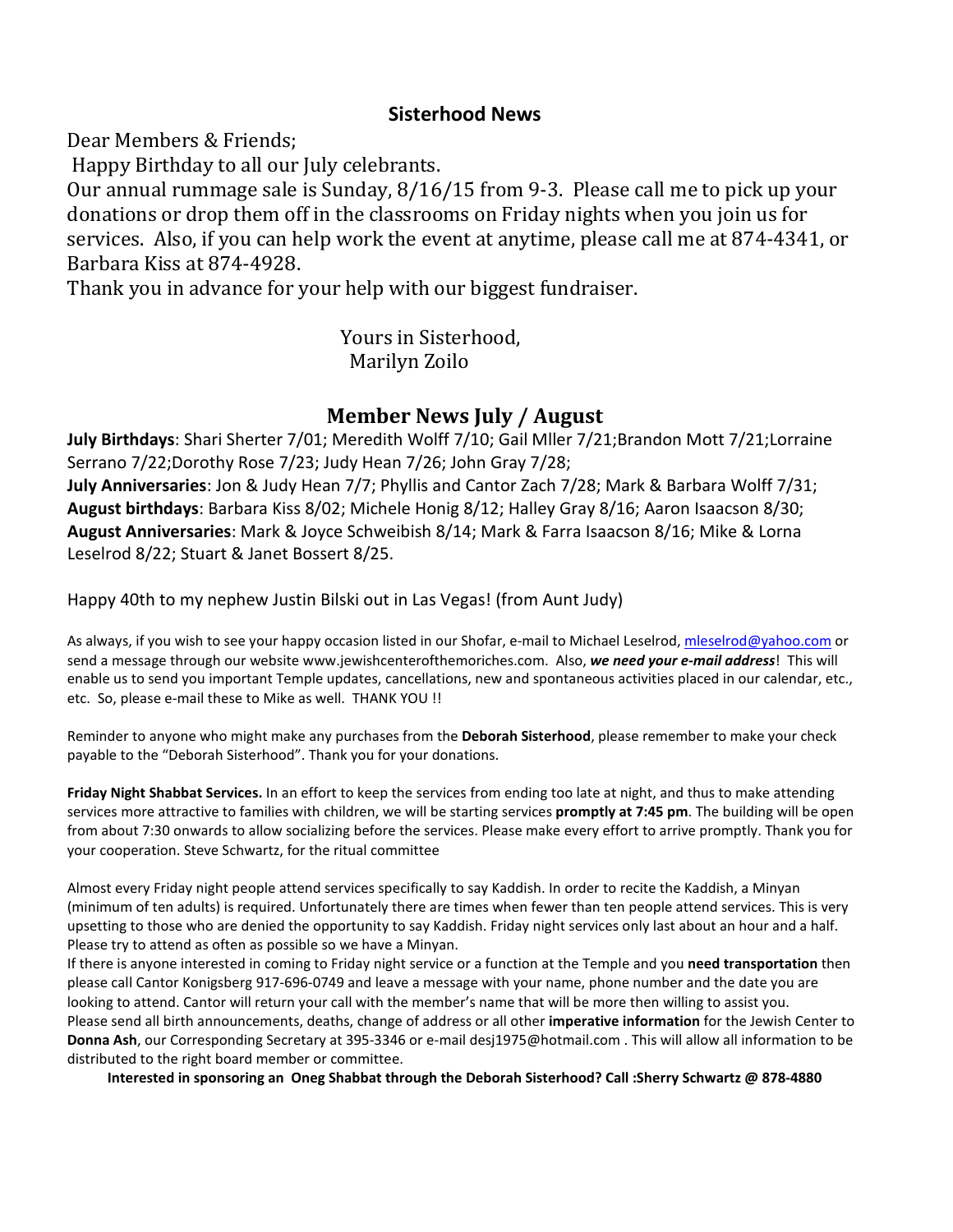| <b>Tree of Life or Memorial Plaques</b>                                                                                                                                                                                                                                                                                                                                     |
|-----------------------------------------------------------------------------------------------------------------------------------------------------------------------------------------------------------------------------------------------------------------------------------------------------------------------------------------------------------------------------|
| Engrave a joyous memory such as an anniversary,<br>birth, wedding or Bar/Bat Mitzvah. The cost for a leaf<br>on the Tree of Life is \$150.00.<br>Preserve an everlasting name in the Sanctuary with a<br>Memorial plaque for \$175.00 or \$350.00 for non-<br>members.<br>For further information, please contact Janet Bossert<br>848-7192 or Shirley Bergman at 878-1053. |

### Plant a tree in Israel

Anyone who would like to plant a tree in Israel in honor or memory of someone, please call Stuart Bossert at 848-7192. The person should have the name of the person that they want honored, and the persons name and address that you want the certificate for the tree sent to. The donation for this honorarium is \$18.00 and the check made out to sisterhood. Please mail your check to Stuart Bossert at PO Box 12, Moriches, NY 11955.



# *Participation in Services*

As members of the Jewish Center know, we welcome participation of members of the Congregation and guests to participate in the service to the extent of their capabilities and desires. We are fortunate to have several members of the Congregation who contribute by leading the singing of some of our most familiar prayers. Others contribute by reading the Haftarah. Another contributes by blowing the Shofar. Many contribute by leading English readings or by opening the Ark. Still others help by greeting Congregants and guests and by assisting with the proceedings on the Bimah. But we can always benefit from more participation.

Perhaps there is a role you would like to play and are just waiting to be invited. We invite you to let us know what you would like to do and we will make every effort to accommodate you. Please contact Steve Schwartz, chair of the Ritual Committee (ss12@optonline.net; 631-878-4880) or Cantor Zach (cantorzkonigsberg@gmail.com; 917-696-0749) and let us know how you would like to participate.

Looking forward to seeing you all at Services. Steve Schwartz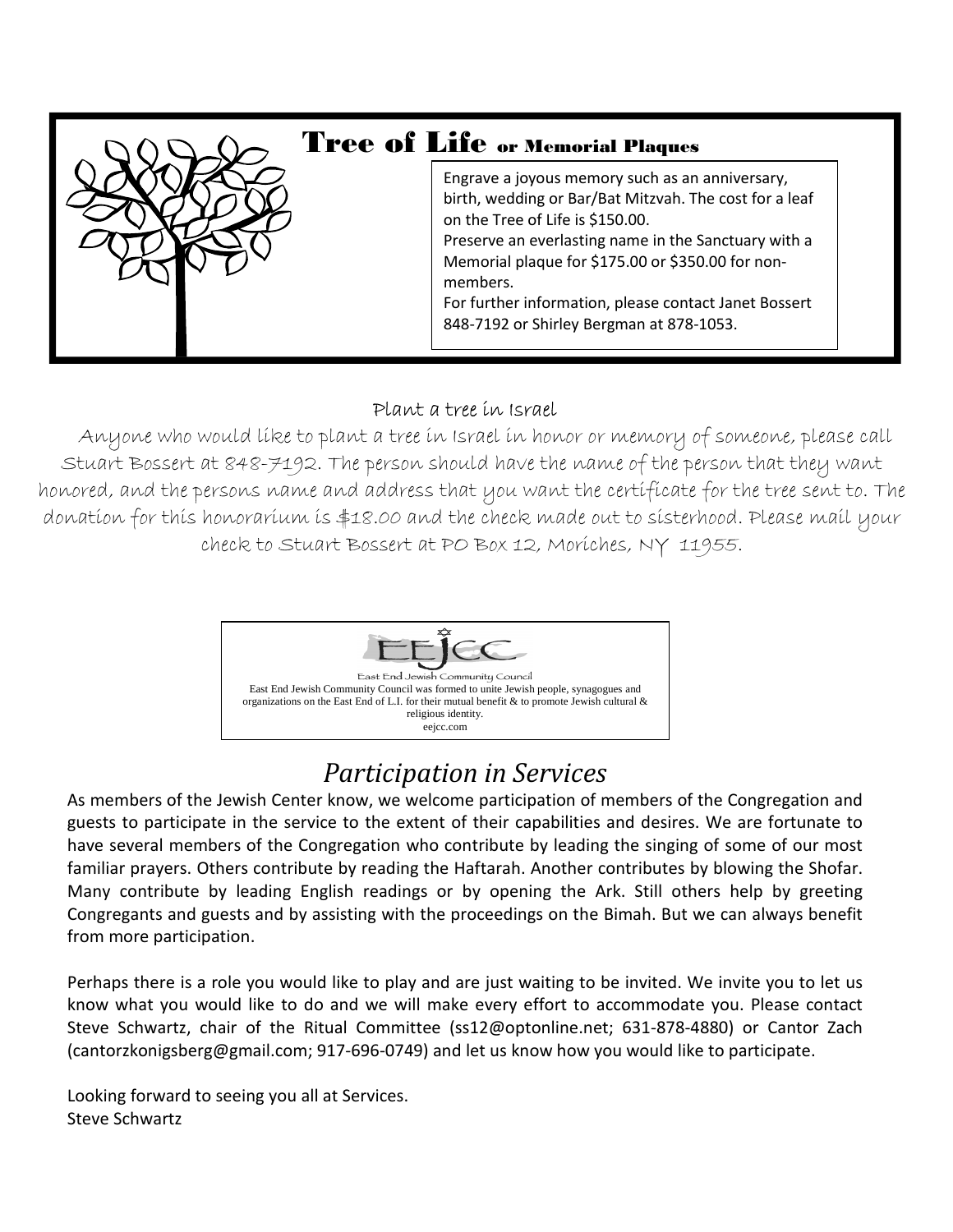

July, 2015

The following are names of individuals whose vahrzeits are memorialized by plaques in the sanctuary and the dates of the Friday evening services on which their yahrzeits will be observed and Kaddish recited in their memory:

| July 3  | David Stein              |
|---------|--------------------------|
| July 3  | Anna Rebecca Kuhl        |
| July 3  | Barbara Heller Berkowitz |
| July 3  | Lillian Rudnetsky        |
| July 3  | Leo Heller               |
| July 3  | Sara Konigsberg          |
| July 10 | Edward L Bodow           |
| July 10 | Lawrence A. Goldstein    |
| July 10 | Abraham Makransky        |
| July 17 | Mac Janis                |
| July 17 | Toni Forsch              |
| July 17 | Nathaniel Zobler         |
| July 17 | Fannie H. Cohn           |
| July 17 | Moses Helfant            |
| July 24 | Rose Makransky           |
| July 24 | Louis Berkowitz          |
| July 31 | Minnie Cohen             |
| July 31 | <b>Richard Bernstein</b> |

Worshippers who are observing a yahrzeit and who would like any additional name mentioned at the time of Kaddish are asked to present that name in writing to the Cantor prior to the service.

"The memory of the righteous is a Blessing"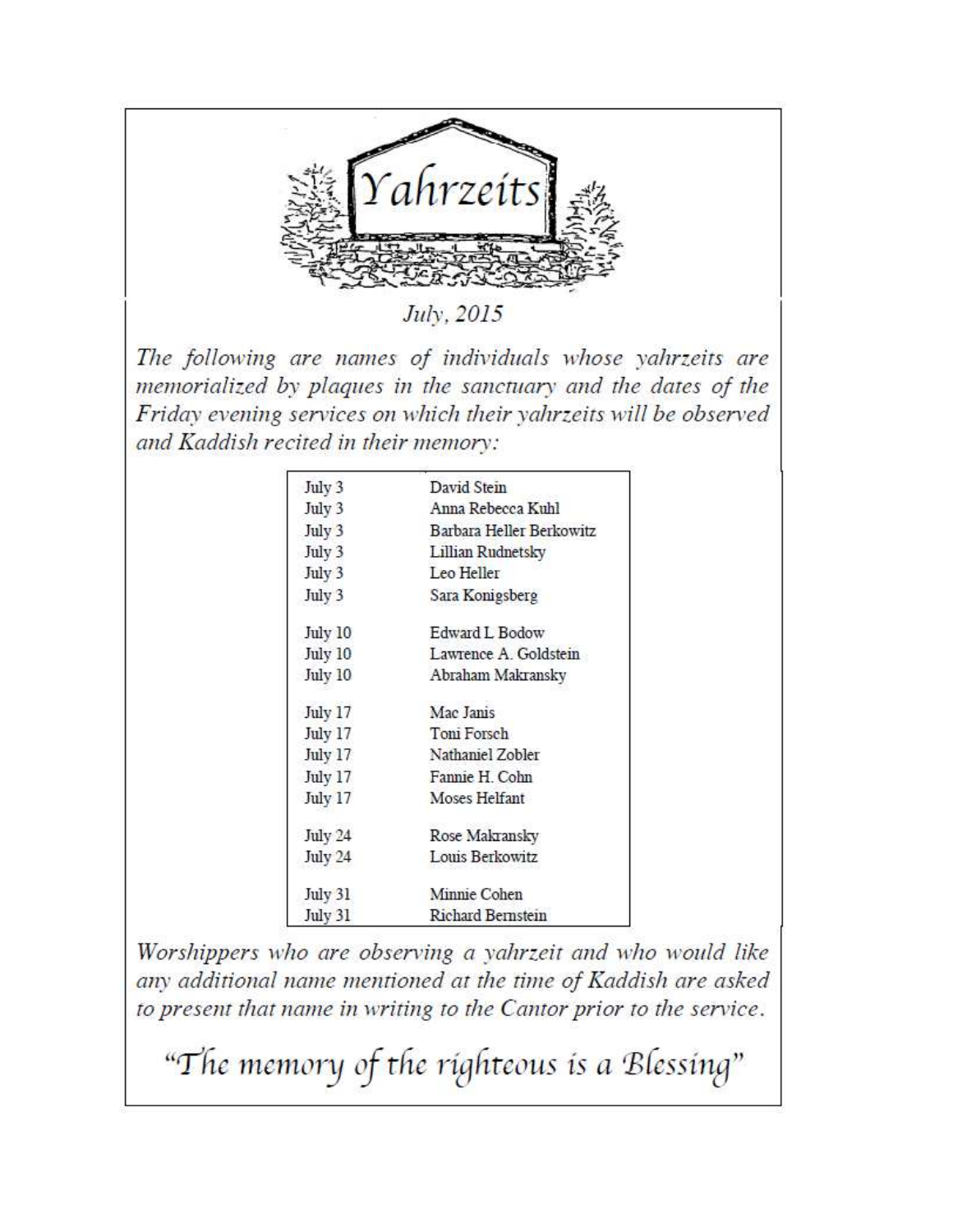

August, 2015

The following are names of individuals whose vahrzeits are memorialized by plaques in the sanctuary and the dates of the Friday evening services on which their yahrzeits will be observed and Kaddish recited in their memory:

| August 7  | Louis Nooger    |  |
|-----------|-----------------|--|
| August 7  | Solomon Simon   |  |
| August 14 | Joseph Kirsch   |  |
| August 14 | Rose Shapiro    |  |
| August 14 | Mae Laube       |  |
| August 14 | Nathan Bley     |  |
| August 21 | Perry Sheren    |  |
| August 21 | Rose Rudnetsky  |  |
| August 28 | Annie Bernstein |  |
| August 28 | Charlotte Stark |  |

Worshippers who are observing a yahrzeit and who would like any additional name mentioned at the time of Kaddish are asked to present that name in writing to the Cantor prior to the service.

"The memory of the righteous is a Blessing"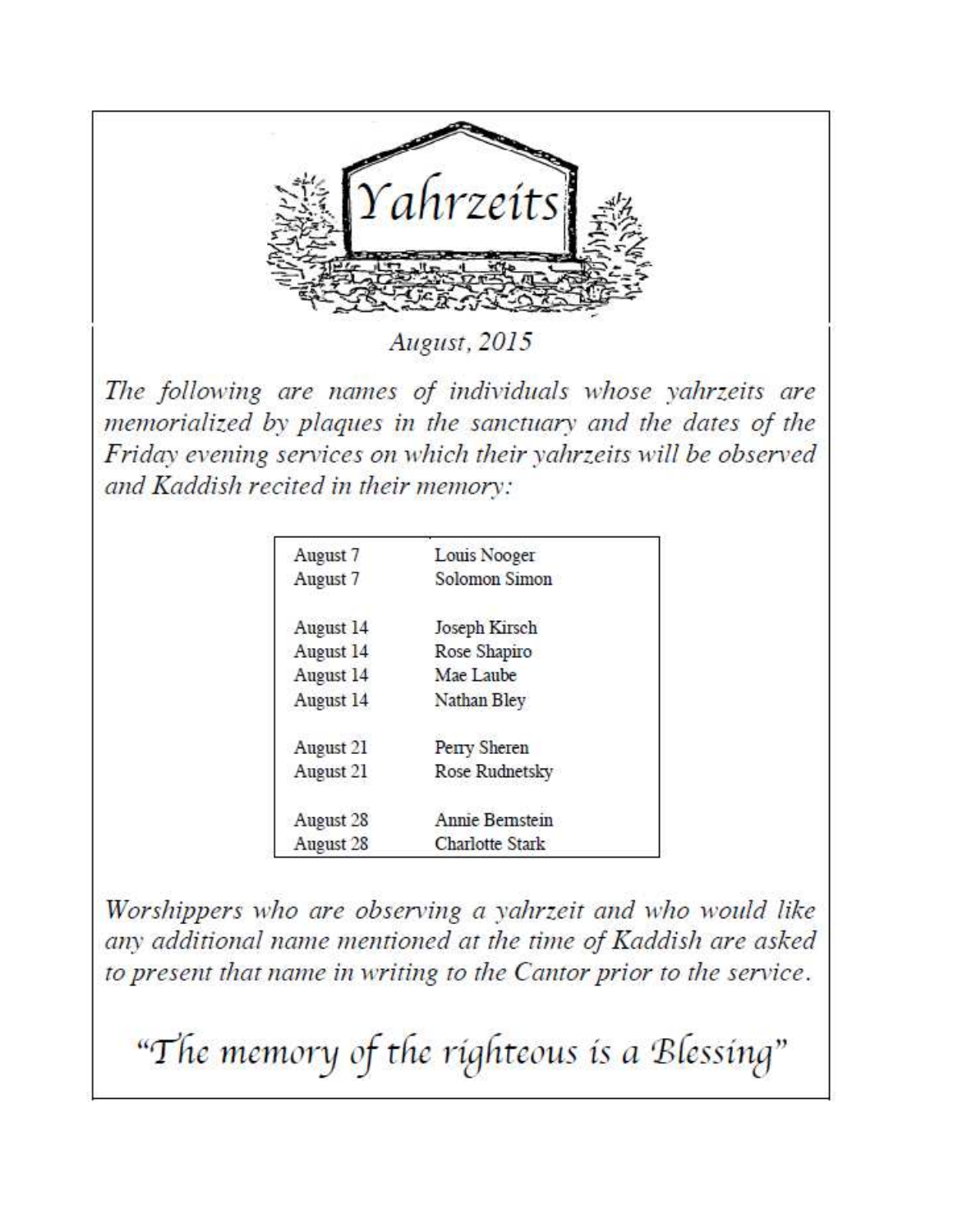| <b>July 2015 Tamuz &amp; Av 5775</b> |               |                |                      |             |                 |              |
|--------------------------------------|---------------|----------------|----------------------|-------------|-----------------|--------------|
| Sunday                               | <b>Monday</b> | <b>Tuesday</b> | Wednesday   Thursday |             | <b>Friday</b>   | Saturday     |
|                                      |               |                |                      | $\mathbf 2$ | 3               | 4            |
|                                      |               |                |                      |             |                 | Independence |
|                                      |               |                |                      |             |                 | Day          |
| 5                                    | 6             | 7              | 8                    | 9           | 10              | 11           |
|                                      |               |                |                      |             | <b>Early</b>    |              |
|                                      |               |                |                      |             | <b>Services</b> |              |
|                                      |               |                |                      |             |                 |              |
| 12                                   | 13            | 14             | 15                   | 16          | 17              | 18           |
|                                      |               |                |                      |             |                 |              |
| 19                                   | 20            | 21             | 22                   | 23          | 24              | 25           |
| 26                                   | 27            | 28             | 29                   | 30          | 31              |              |

| <b>August 2015 Av &amp; Elul 5775</b>                                |               |                  |     |              |                                 |          |
|----------------------------------------------------------------------|---------------|------------------|-----|--------------|---------------------------------|----------|
| <b>Sunday</b>                                                        | <b>Monday</b> | <b>Tuesday</b>   | Wed | <b>Thurs</b> | <b>Friday</b>                   | Saturday |
|                                                                      |               |                  |     |              |                                 |          |
| $\overline{2}$                                                       | $\mathbf{3}$  | $\boldsymbol{4}$ | 5   | 6            | $\overline{\mathbf{z}}$         | 8        |
| 9                                                                    | 10            | 11               | 12  | 13           | 14                              | 15       |
| 16<br>Rummage<br><b>Sale</b><br><b>Citi Field</b><br><b>Baseball</b> | 17            | 18               | 19  | 20           | 21<br><b>BBQ &amp; Services</b> | 22       |
| 23                                                                   | 24            | 25               | 26  | 27           | 28                              | 29       |
| 30                                                                   | 31            |                  |     |              |                                 |          |